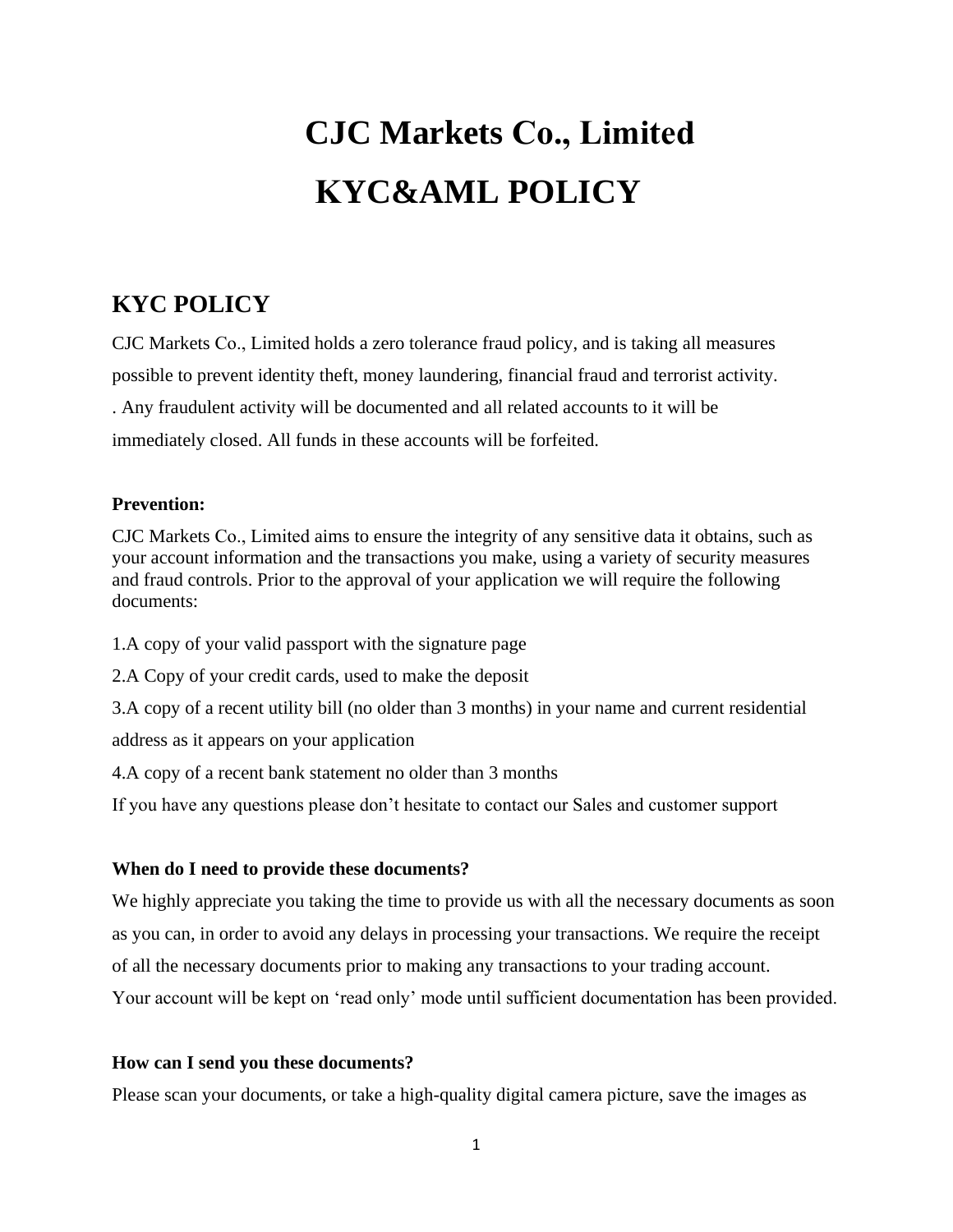jpegs, then upload them on the application form.

#### **How do I know my documents are safe with you?**

CJC Markets Co., Limited holds the security of documentation at highest priority, and treats all documents it receives with utmost respect and confidentiality. All files we obtain are fully protected using the highest level possible of encryption at every step of the review process. We thank you for your cooperation in helping us make CJC Markets Co., Limited a safer place to trade.

### **AML POLICY**

CJC Markets Co., Limited is committed to the highest standards of the Anti-Money Laundering (AML) compliance and Counter-Terrorism Financing (CTF). To help the government fight the funding of terrorism and money laundering activities, law requires all financial institutions to obtain, verify, and record information that identifies each person opening an account

Money laundering – the process of converting funds, received from illegal activities (such as fraud, corruption, terrorism, etc.), into other funds or investments that look legitimate to hide or distort the real source of funds.

The process of money laundering can be divided into three sequential stages:

- Placement. At this stage, funds are converted into financial instruments, such as checks, bank accounts, and money transfers, or can be used for purchasing high-value goods that can be resold. They can also be physically deposited into banks and non-bank institutions (e.g., currency exchangers). To avoid suspicion by the company, the launderer may as well make several deposits instead of depositing the whole sum at once, this form of placement is called smurfing.
- Layering. Funds are transferred or moved to other accounts and other financial instruments. It is performed to disguise the origin and disrupt the indication of the entity that made the multiple financial transactions. Moving funds around and changing in their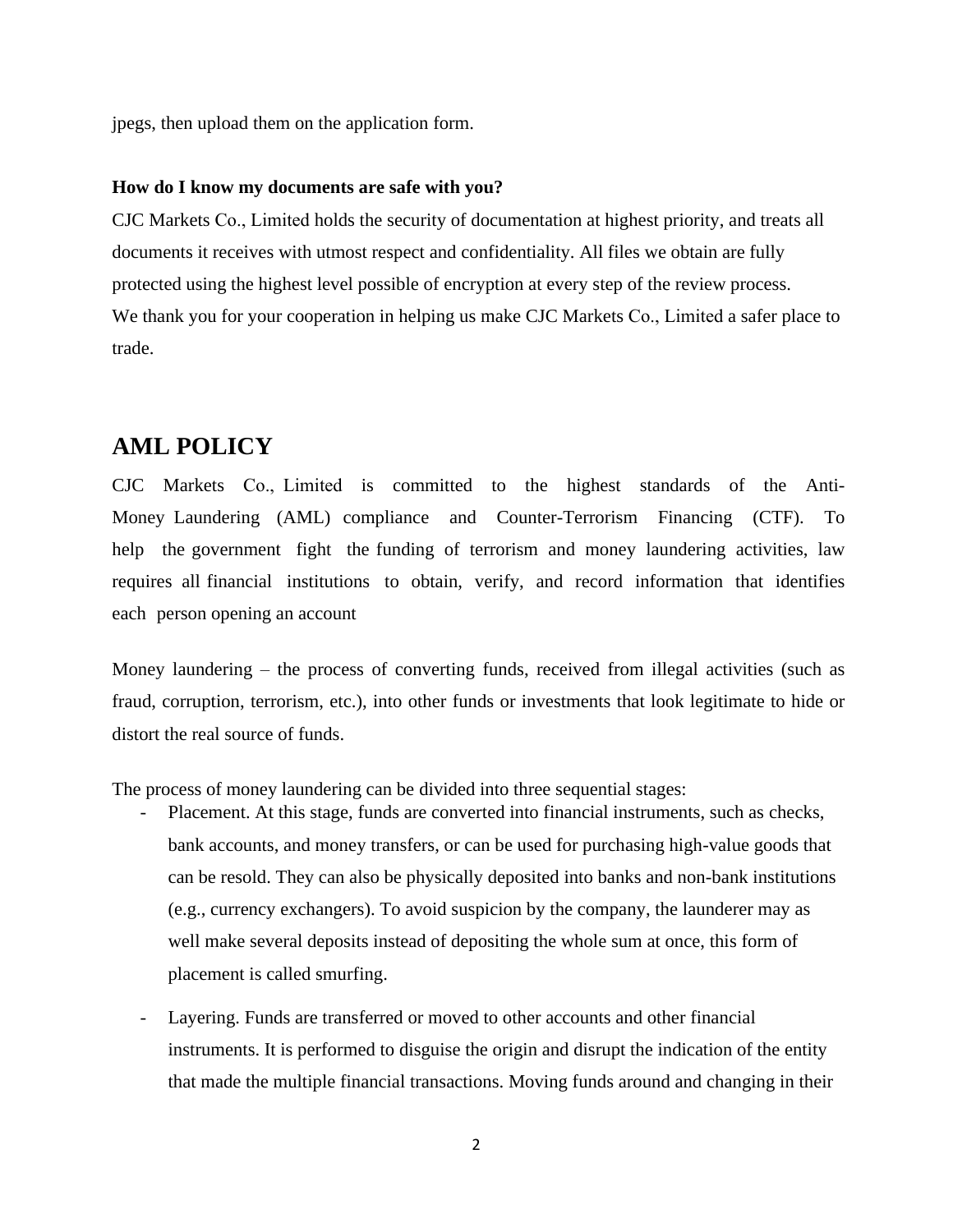form makes it complicated to trace the money being laundered.

Integration. Funds get back into circulation as legitimate to purchase goods and services.

CJC Markets Co., Limited adheres to the principles of Anti-Money Laundering and actively prevents any actions that aim or facilitate the process of legalizing of illegally gained funds. AML policy means preventing the use of the company's services by criminals, with the aim of money laundering, terrorist financing or other criminal activity.

To prevent money laundering, CJC Markets Co., Limited neither accepts nor pays cash under any circumstances. The company reserves the right to suspend any client's operation, which can be regarded as illegal or, may be related to money laundering in the opinion of the staff.

**Company Procedures**: CJC Markets Co., Limited will make sure that it is dealing with a real person or legal entity. CJC Markets Co., Limited also performs all the required measures in accordance with applicable law and regulations, issued by monetary authorities. The AML policy is being fulfilled within CJC Markets Co., Limited by means of the following:

- Know your customer policy and due diligence

- Monitoring of client activity

- Record keeping

**Monitoring of client activity**: In addition to gathering information from the clients, CJC Markets Co., Limited continues to monitor the activity of every client to identify and prevent any suspicious transactions. A suspicious transaction is known as a transaction that is inconsistent with the client's legitimate business or the usual client's transaction history known from client activity monitoring. CJC Markets Co., Limited has implemented the system of monitoring the named transactions (both automatic and, if needed, manual) to prevent using the company's services by criminals.

**Record keeping**: Records must be kept of all transaction data and data obtained for the purpose of identification, as well as of all documents related to money laundering topics (e.g. files on suspicious activity reports, documentation of AML account monitoring, etc.). Those records are